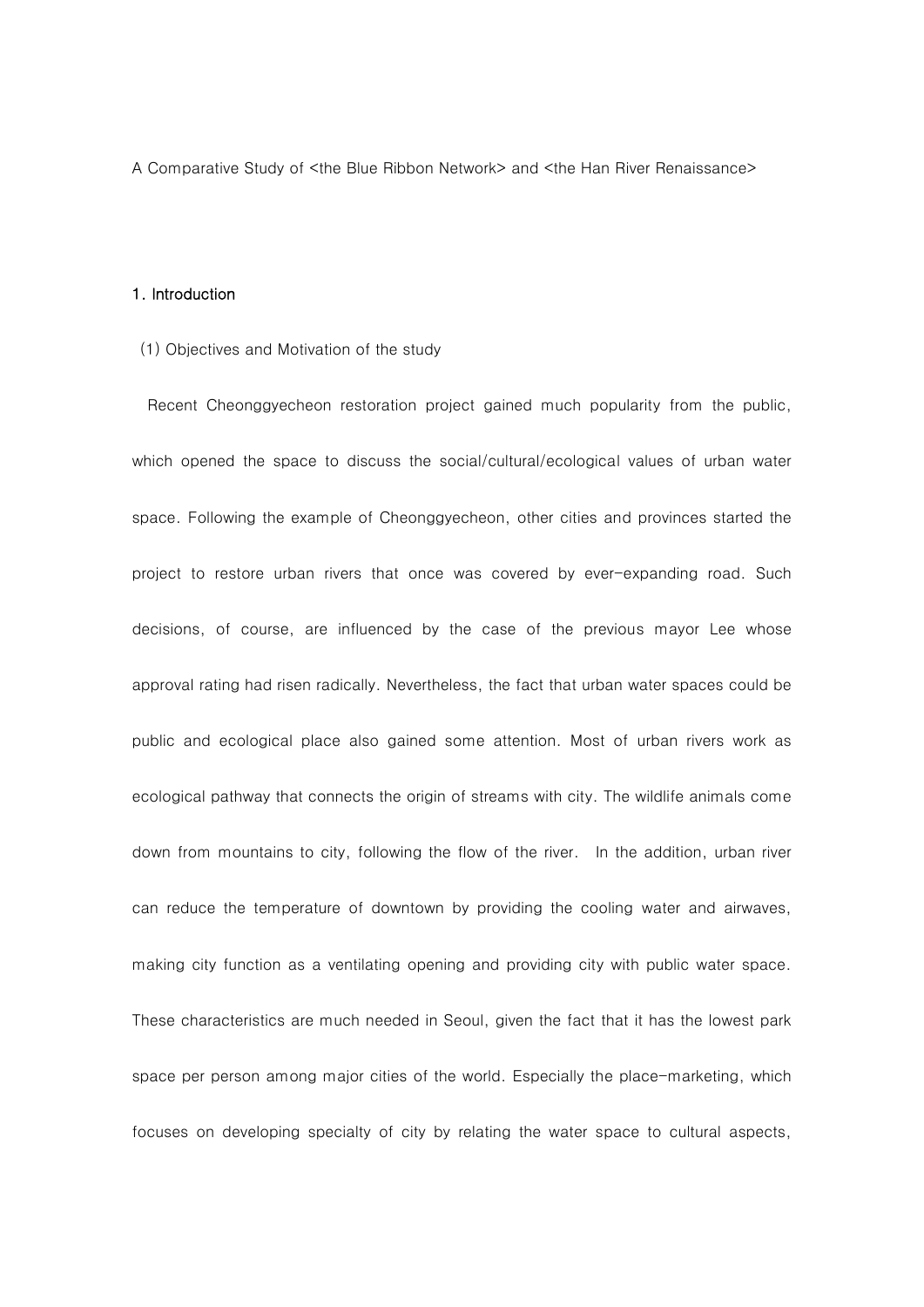makes rivers not only the place to cover and build road but the key element which affects the landscape of city.

On the other side, Beatriz Colomina, a feminist architect and theorist, deals with the case of the Princeton University allowing gay and lesbian partners to live in the dormitory in March 1991. Given the case, she argues that this is the first recognition of the sexuality which officially excluded from public debate, and she also stresses the fact that space is a form of representation, much like picture, photo, movie and television.  $1$  But what if we deal with this case not in the view of sexuality politics, but in the view of urban design? We cannot take it for granted that the space we live in is desexualized, abstract, Cartesian space. Therefore it is also important to recognize that urban design actually function in the 'real' world ruled by political and economic concerns. At the same time, we have to transform the problem of space into the problem of participation, not charity. The case of Princeton would not have been possible, were it not for endless struggle of minorities. With the influence of growing democracy, many new actors have come to influence urban design process. We need to focus on the communication between these actors. The policy process itself is being enriched with diversity. The reason why we focus not on a product but on a process is that the errors occurred in past urban design were originated

 $\overline{\phantom{a}}$ 

<sup>1</sup> Colomina, 2005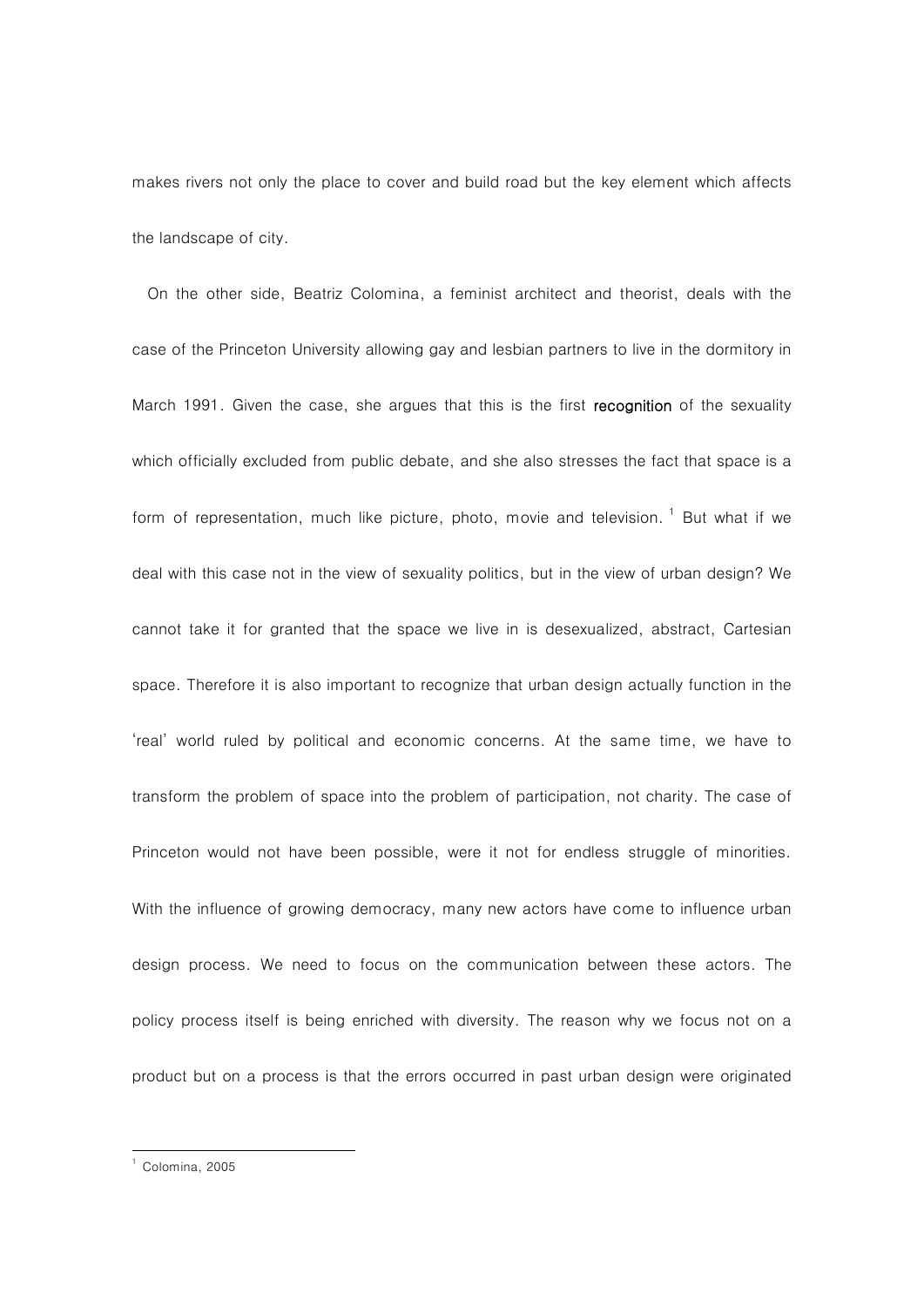from the lack of participation in the process. We need to develop the view to think design as a process of communication, instead of examining the last product and complain.

(2) Scope and method of the study

This study compares the case of London and Seoul to reach deeper understanding process of urban water space design. Its final aim is to analyze how the different decision making process produces the different results. The two cases are London's <the Blue Ribbon Network> and Seoul's <the Han River Renaissance>. The differences between these two are obvious; they happened at different time, and the Thames River does differ from the Han River in its function. At the sametime, two cities have many things in common. These cities are capitals of country, for example, which means that economical and cultural potential of a country are concentrated in these cities. Also, both the Blue Ribbon Network and the Han River Renaissance are not the physical settings like buildings but urban design itself

The Blue Ribbon Network is included in *the London Plan* which the mayor Ken Livingstone published to promote the spatial development strategy for Greater London, in 2004. The Blue Ribbon Network considers water as an opportunity for enhancing the public realm, promoting the use of water space.

The Han River Renaissance is one of the Core Promotion Project presented by the mayor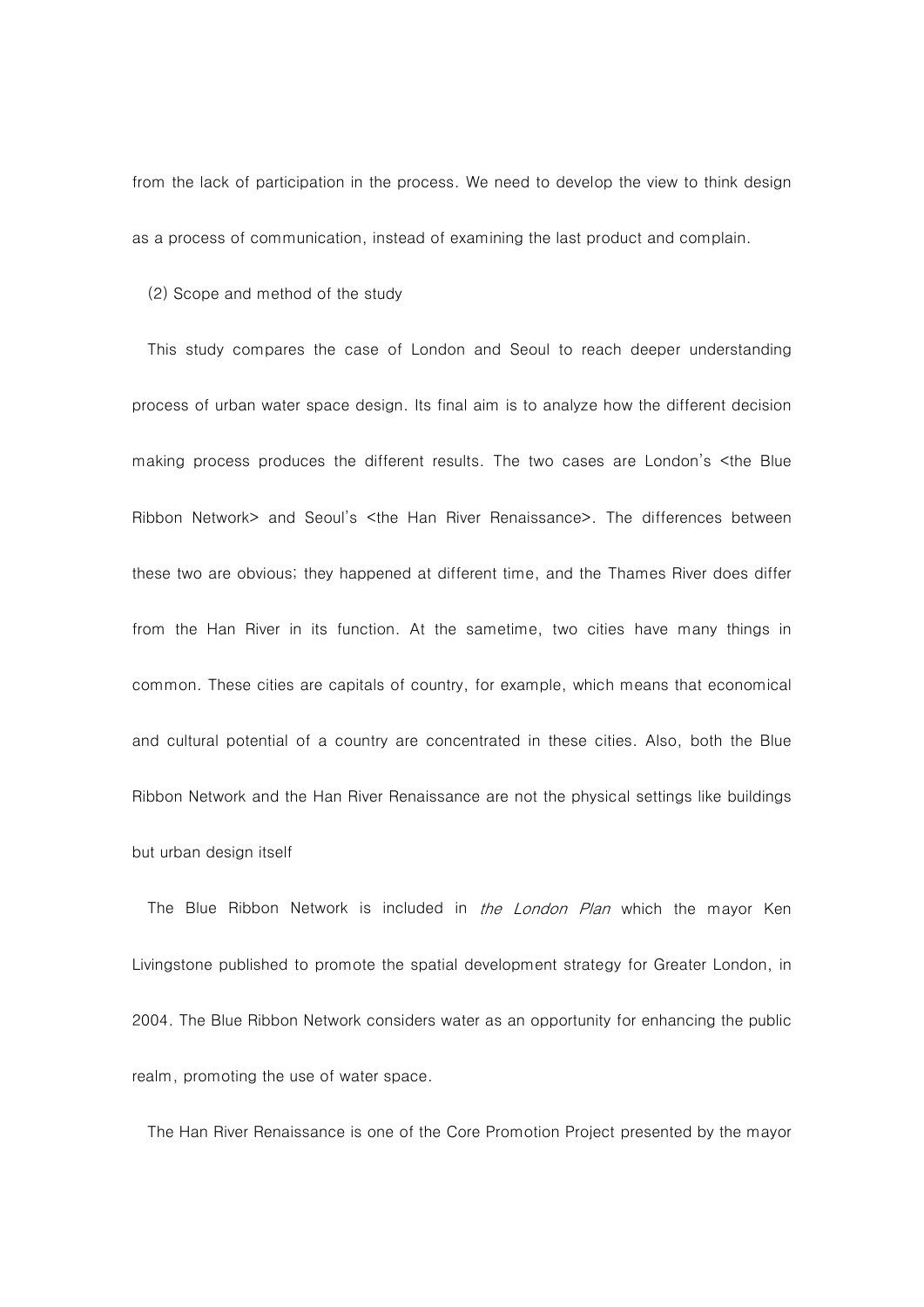Oh Sehun in 17 Oct, 2006. It aims at making the Han River the place to generate economic values, to give people opportunities for becoming familiar with water.

The comparative analysis between these planning is based on the documents of websites, or website itself. So, there should be shortcomings.

# 2. Urban design framework

Urban design is treated as a design process in which, as in any such process, there are no 'right' or 'wrong' answers – there are only 'better' and 'worse' ones. It is necessary, therefore, to have a continually questioning and inquisitive approach to the subject, rather than a dogmatic view. <sup>2</sup> This study refers to Carmona's < Public Places Urban  $Space$ >(Oxford, 2003), adopting the idea about dimensions of urban design form the book. According to the book, there are six dimensions of urban design – morphological, perceptual, social, visual, functional and temporal. Due to focusing on water space, however, only some dimensions are chosen and a new dimension which is not mentioned on the book is added. The order of framework is arbitrary, as following.

(1) Functional dimension

 $\overline{\phantom{a}}$ 

This dimension is about how places work and how urban designers can make better

 $^2$  Carmona et al., Public Places Urban Spaces, Oxford, 2003, p.5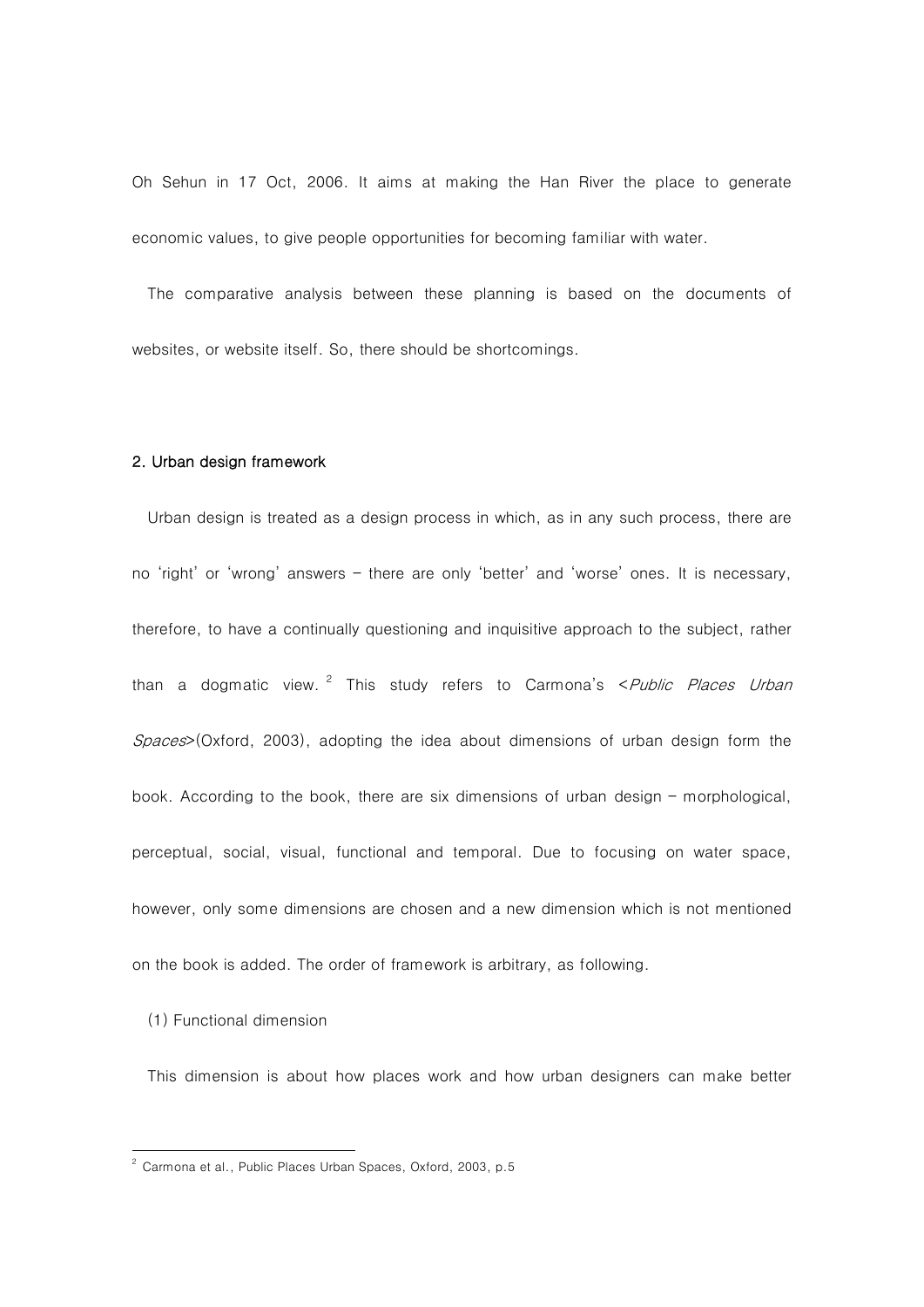places. There are several elements in functional dimension – public space, mixed use/density, environmental design and capital web. Because of the characteristic of water space, only capital web is chosen to be studied. The capital web is made up of the ground elements of the city's infrastructure, mostly includes public open space, road/footpath design, parking/servicing and other infrastructure. Public open space is a place for recreational activity, wildlife habitats or special events, and also offers the opportunity for the city to breathe, staying 'green' or 'empty'. Road/footpath design is the example of the urban interests on 'walking', it shows coexistence of cars with pedestrians. Parking/servicing section admits the actual need for parking, but it stresses that there should be ultimate alternatives  $-$  there need to reduce the demand of cars, rather than to increase supply of parking facilities. Water supply networks, cable networks, electric grids, and underground transit systems are included in 'other infrastructure'.

### (2) Visual dimension

 $\overline{\phantom{a}}$ 

While the experiences on work of art like fine art, literature and music are selective, urban experience cannot afford such a choice. Thus, unlike visual arts need to appeal to a narrow audience who choose to visit a museum, city form and appearance must satisfy the broader public who regularly experience it.  $3$  Such a viewpoint is related to the one of

<sup>3</sup> Carmona et al., Public Places Urban Spaces, Oxford, 2003, p.130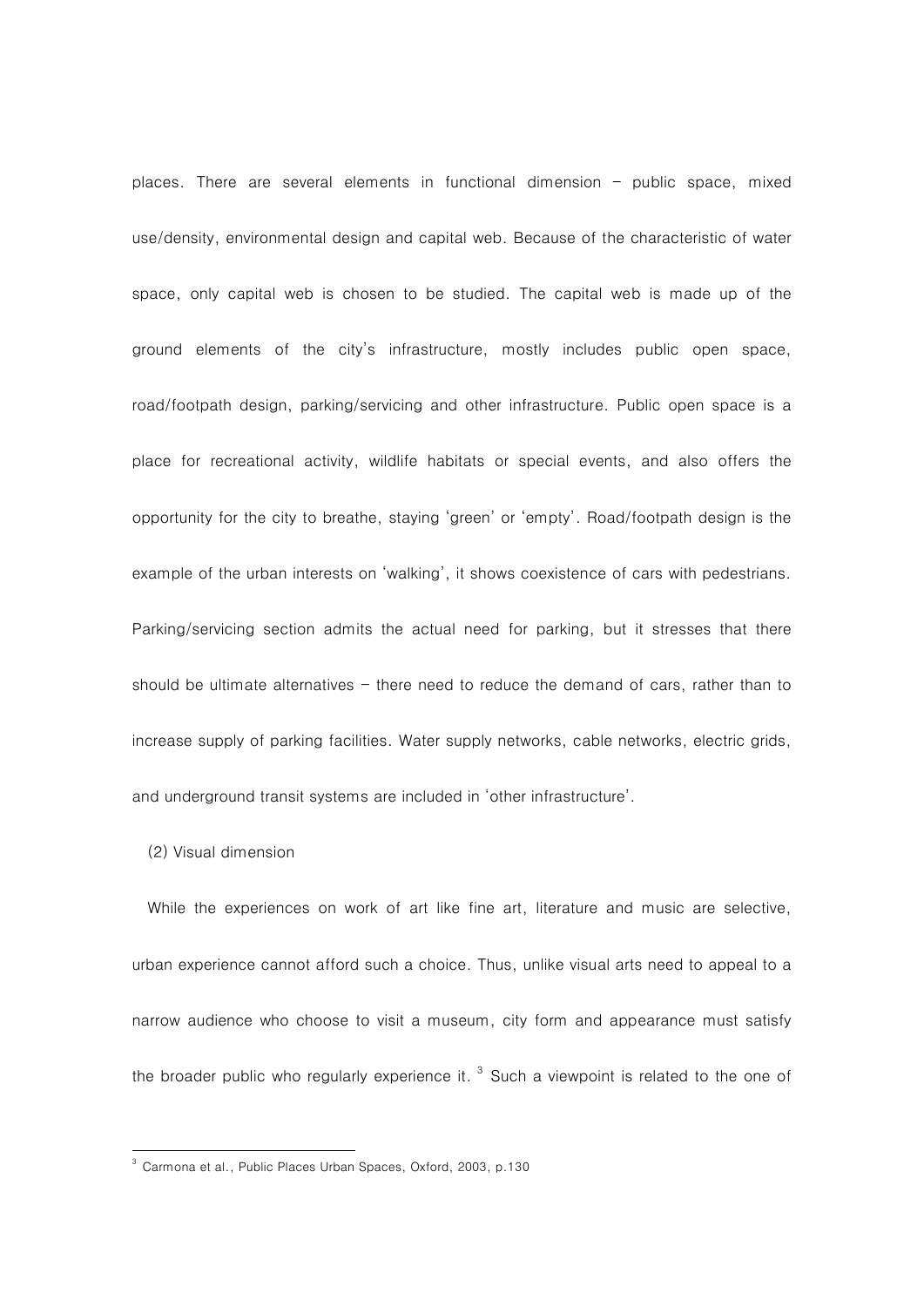Adolf Loos who argued that house has nothing to do with art, and architecture is an art. That is, while a work of art is revolutionary and stay alive making people feel unpleasant, a house is conservative and have to satisfy the need of people.<sup>4</sup> Though there are other many sides in visual dimensions, it is considered to explain water space through street furniture, different characters and adjacent buildings.<sup>5</sup>

(3) Social dimension

Since space and society are clearly related to each other, to understand urban design is to pay attention to the two-way relation of force between them. Design does not matter in every situation, it is natural that social diversity should be considered in a design process. As the definite difference urban design has against architecture, the consideration on the public realm is so important in social dimension. The public realm functions as a bridge between a person and a society. As the personal right of property is getting important, however, the public realm is privatized or declined. So urban water space is expected to function as the public realm in urban design, it has to satisfy the requirements like accessibility, social activity, management, safety and equity.  $6$ 

(4) Relational dimension

Since diverse players and their interests have played an important role in urban design,

 $\overline{a}$ 

<sup>4</sup> Adolf Loos, 2006

<sup>5</sup> Matthew Carmona 외, 2003

<sup>6</sup> Matthew Carmona 외, 2003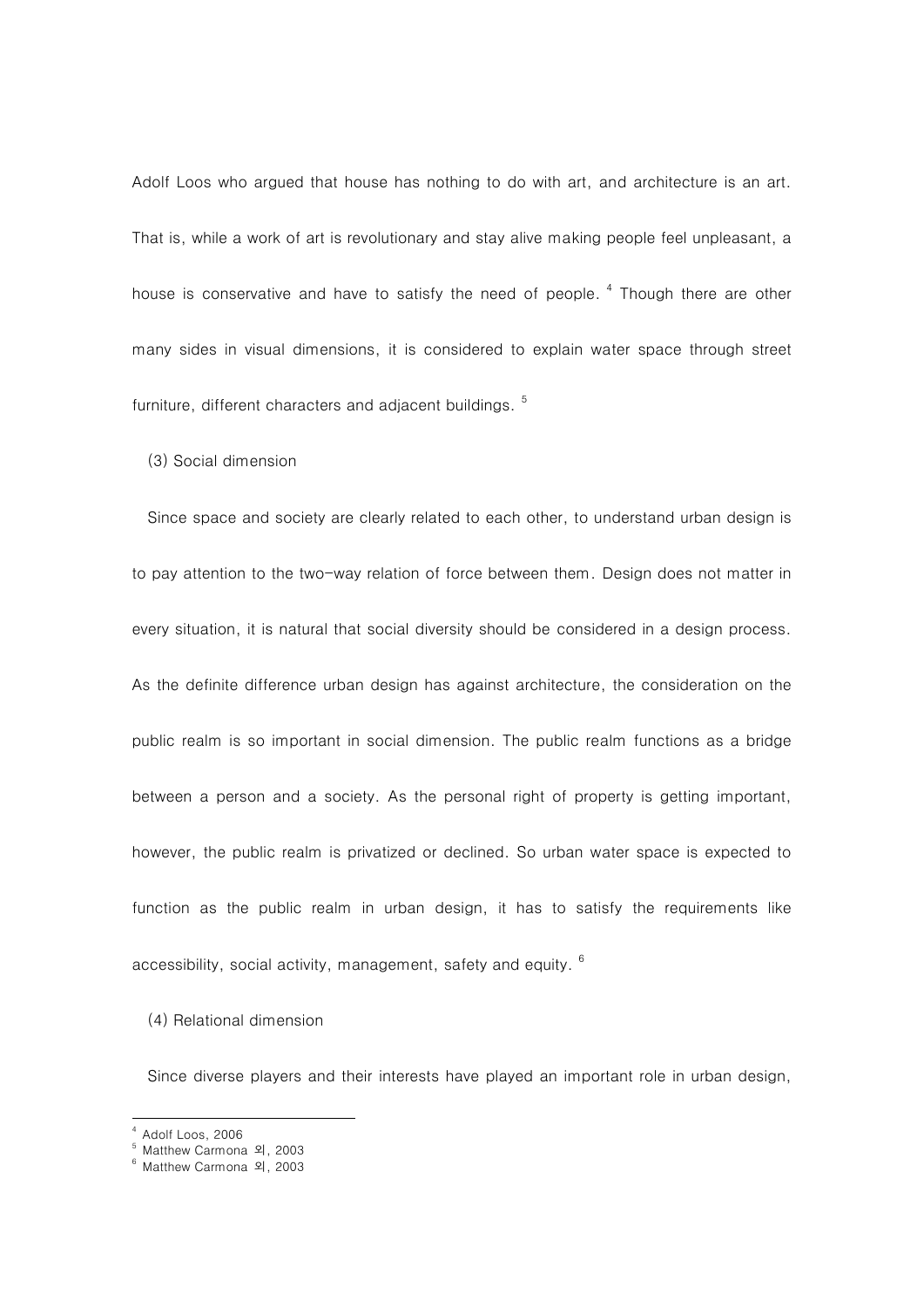there need to focus on which actors participate in. Both The Blue Ribbon Network and The Han River Renaissance form a part of the urban policies, the comparative analysis of the policy making structure is helpful to understand the differences between urban designs in two cities.

On the other hand, there should focus on the implications between plans, as well as the relation between players. So this study also discusses how each case is related to the other urban plans.

# 3. Case Study

(1) Status of Urban Rivers and History of Urban Water Space Plan

# ① London

London's urban rivers include the Thames(365km long, 13,600㎢ area), the canal network(161km long, 2.70km<sup>a</sup> area), streams and the other tributaties Ravesbourne River, Ingrebourne River,



Figure 1. Urban Rivers in London (source : GLA)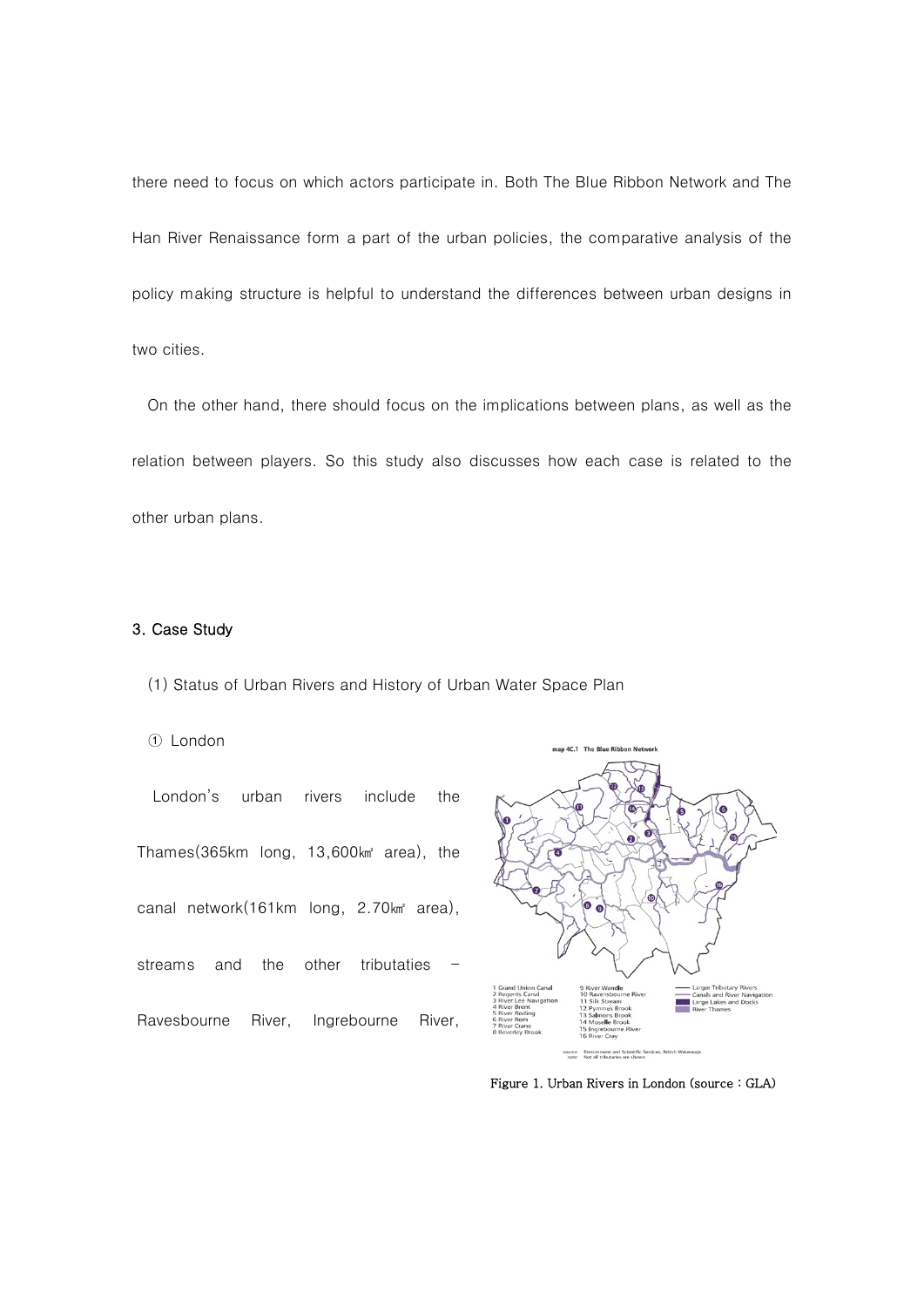Crane River, etc. Such water spaces occupy about  $3\%$  of London.<sup>7</sup> A diagram illustrating some of the main elements of the Blue Ribbon Network is shown in Figure 1. However the London Plan embodying the Blue Ribbon Network points out that the figure does not show every tributary or water body and argues that boroughs should include these when reviewing their UDPs(Unitary Development Plans $^8$ ). Furthermore, the water space in the Blue Ribbon Network is taken to include that area where water is normally present or is within expected variations in levels, such as within banks or tidal ranges.<sup>9</sup>

 The history of urban water space plan in London is in three major sections – to decontaminate in the Thames ever polluted by the introduction of sewage, to restore waterfront destroyed by Germans in World War II, and to control floods in the Thames. Due not to the bad smell of sewage but to the use of the polluted water, cholera broke out in London in 19<sup>th</sup> century. As a result, lavatories were supplied in all the area of the Greater London, and the action was taken to let all the polluted water flow through the public sewerage to the Thames. However, all the sewage coming into the Thames without staying was piled up onto the river bottom, and exposed to the surface in the dry season. In addition to these, the waste oil of the factory, chemicals and dusts as well as the living sewage flew into the Thames, so there were no fishes in the 1920s. The pollution was

 $\overline{a}$ 

 $^7$  GLA, 2004

 $8$  UDPs : Statutory plans produced by each borough which integrate strategic and local planning responsibilities through policies and proposals for the development and use of land in their area. (GLA, 2004)  $\degree$  GLA 2004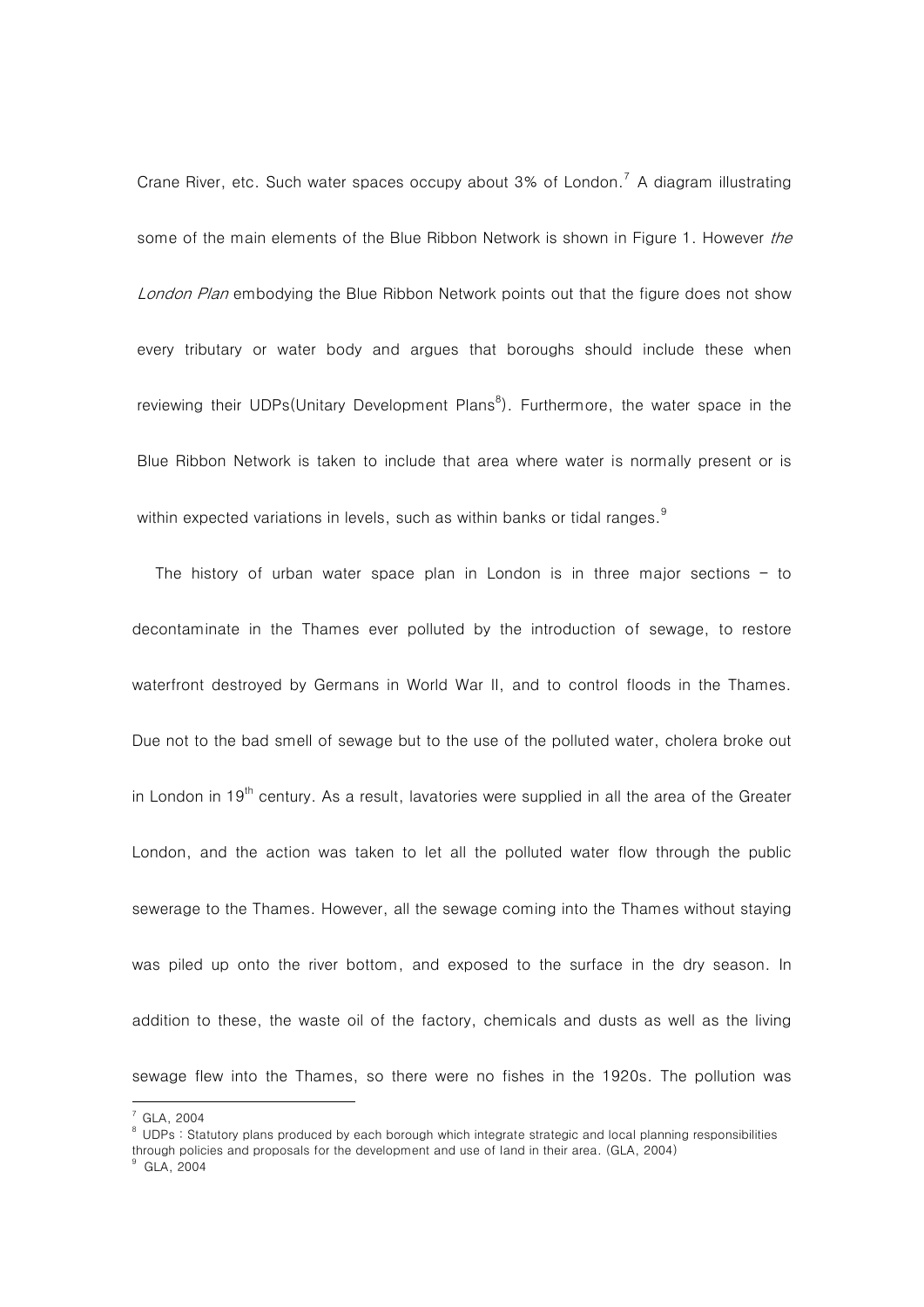getting so serious that the Congress had to call a recess, so the Grater London began to develop related technologies like 'activated sludge process' and construct wastewater treatment area to dispose the sewage coming into the Thames completely. Finally, the Thames was gradually restored and there were many fishes in the Thames in 1969.

On the other hand, the buildings and bridges on the Thames were mostly destroyed by the influence of modernism and by the air-raid of Germans in World War II. As the measures to tackle those situation, the London Plan in 1943 and the London Development Plan in 1969 help to pay public attention to the landscape of the Thames. In the addition, the professor Mondi in the King's College predicted in 1967, that once the flood would occur, the damage would be pretty terrible. So the British Government established 'the low about waterproof wall and flood prevention in the Thames' in 1972 to construct the waterproof wall in the suburbs of the eastern London.<sup>10</sup>

② Seoul

 $\overline{\phantom{a}}$ 

According to the Han River Renaissance, the Han River of



Seoul extends from Kang-il dong,



Kang-dong gu to Gae-hwa dong, Kang-seo gu, 41.5km in length and 40㎢ in area. The

<sup>&</sup>lt;sup>10</sup> The History Committee of Seoul, 1985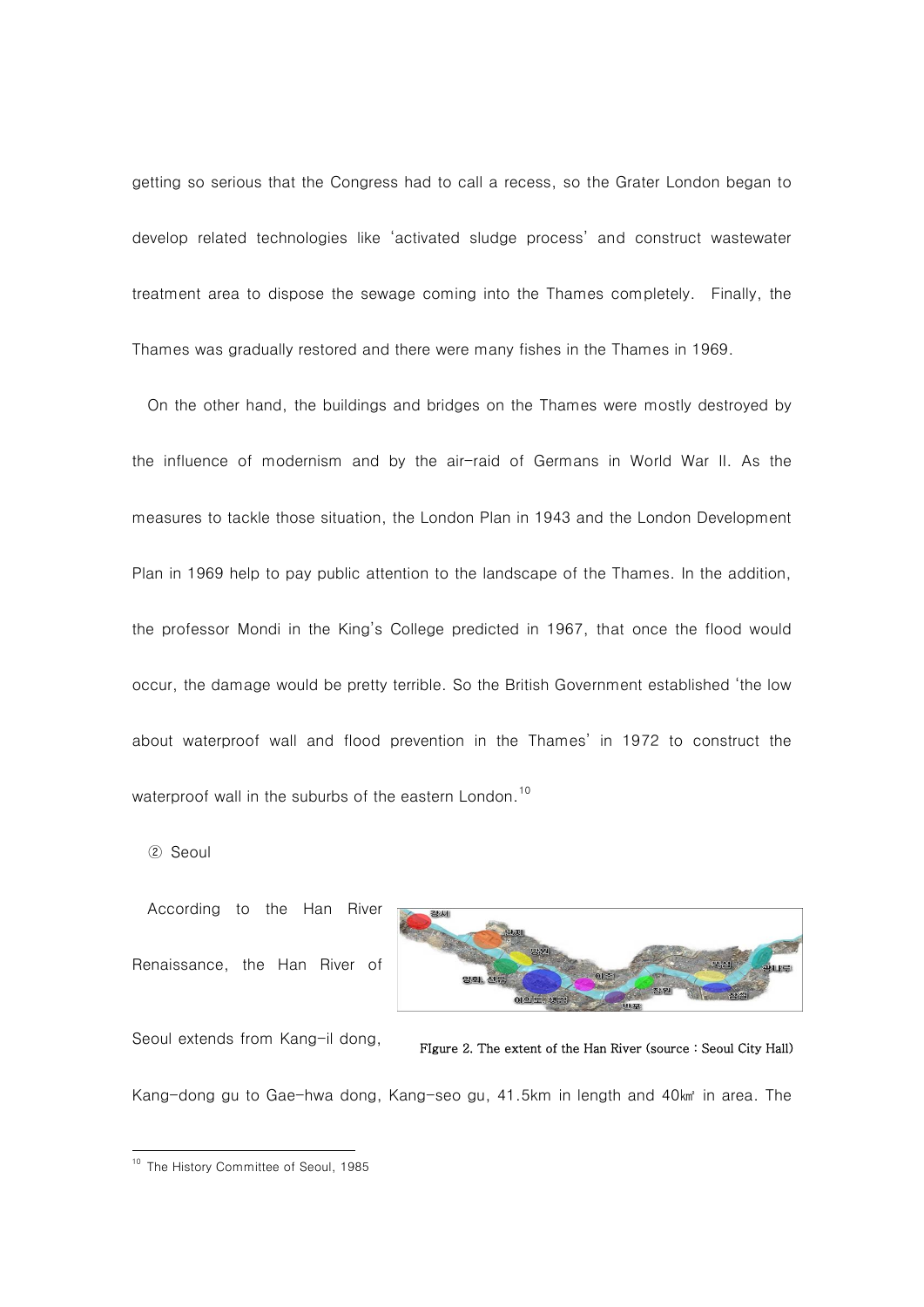Han River is about  $600 \sim 1,200$  meters across. Its average coefficient of river regime is ratio of 1 to 393, this is relatively high in comparison with one of the Thames(1 to 8). Such a high coefficient of river regime of the Han River has restricted the installation of infrastructure for supporting water-related activity.<sup>11</sup> On the other hand, the obvious difference is here – while the Blue Ribbon Network takes a serious view of the networks among urban rivers, the Han River Renaissance focuses only on the Han River. This difference is also shown in the name of two.

The history of development on the Han River is summarized as the construction of the bridges, the reclamation work motivated by 'the law about reclamation of public surface of the water' in 1962, and the Yunjungje in Yeouido. Something common in these plans is, first of all, that past developments on the Han River were accomplished to make up for the lack of land by the way of filling the water body. Especially, most of the reclaimed lands were set by the prestigious building lands like Dongbu-ichon dong, Abgujeong dong, which led the waterfront of the river to be crowed with the apartments. In addition, 'the Overall Development of the Han River' in 1960s had destroyed the landscape and the ecosystem of the river, for example, the Bam Islet was blown up in order to construct the Yunjungje. Ironically, such a way of development was presented as the symbol for the

 $\overline{\phantom{a}}$ 

<sup>&</sup>lt;sup>11</sup> Official Blog of the Han River Renaissance Project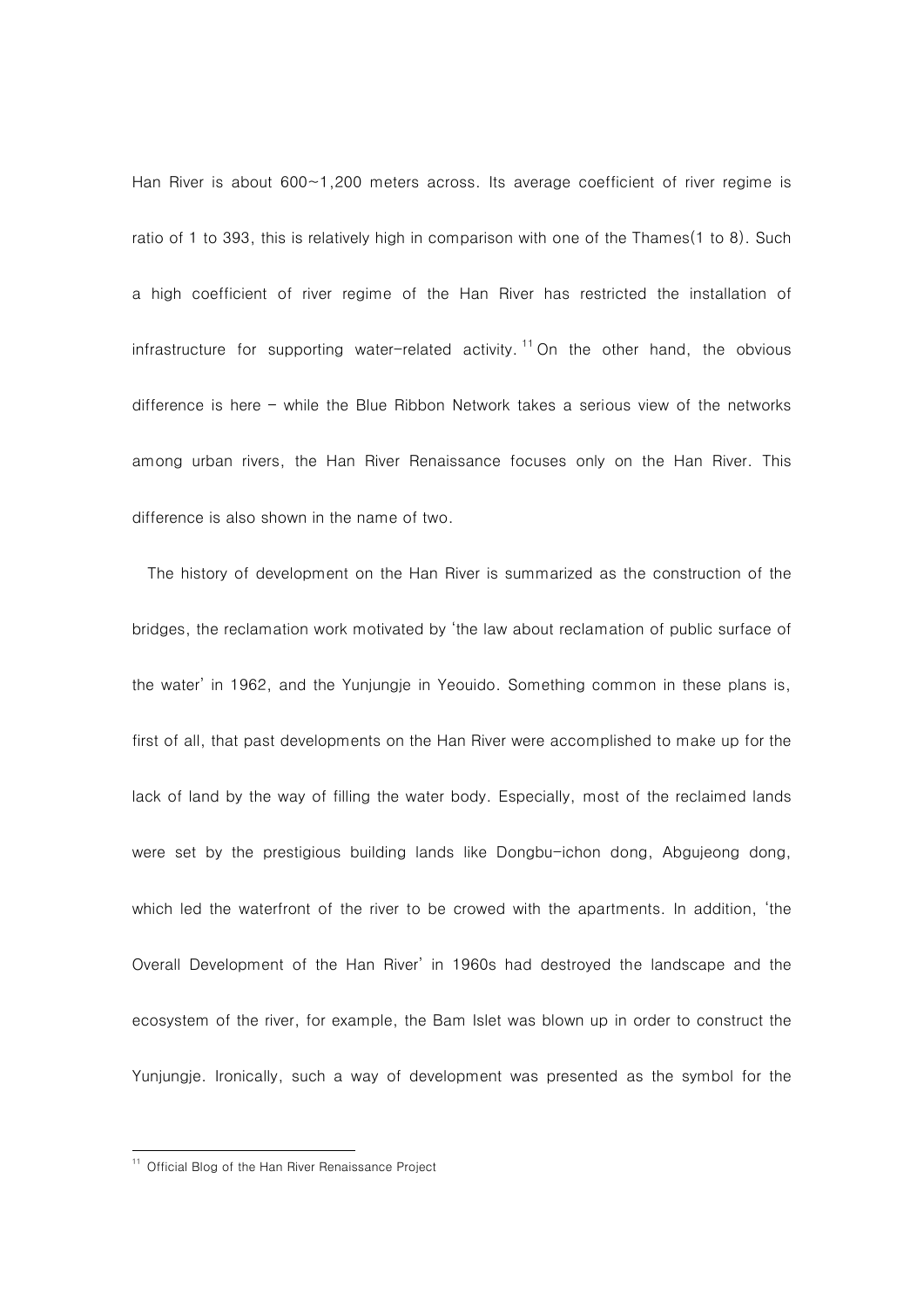economic growth in Korea, once called 'the miracle of the Han River'.

### (2) Comparative Analysis of Urban Water Space Design

#### ① Functional Dimension

The capital web of the Blue Ribbon Network can be summarized as 'Policy 4C.8 Sustainable drainage', 'Policy 4C.9 Rising groundwater', 'Policy 4C.13 Passenger and tourism uses on the Blue Ribbon Network', 'Policy 4C.14 Freight uses on the Blue Ribbon Network', 'Policy 4C.18 Support facilities and activities in the Blue Ribbon Network', and 'Policy 4C.19 Moorings facilities on the Blue Ribbon Network'. Each policy has several detailed regulations. In the case of 'Policy 4C.8 Sustainable drainage', for example, sustainable drainage techniques are emphasized to manage the flooding risk. And these techniques include permeable surfaces, storage on site, green roofs, infiltration techniques and even water butts. Moreover, the description is added to notice that further details will be provided in SPG(Supplementary Planning Guidance). While 'Policy 4C.8' and 'Policy 4C.9' are related to the sustainable environmental design of the capital web, the polices ranging from 'Policy 4C.13' to 'Policy 4C.19' are infrastructures related to road and footpath design, supporting sustainable growth in water transport, tourism, leisure and sport facilities. And safety provision to reduce deficiencies is supposed to be undertaken through the Thames Policy Area appraisals and through the UDP process.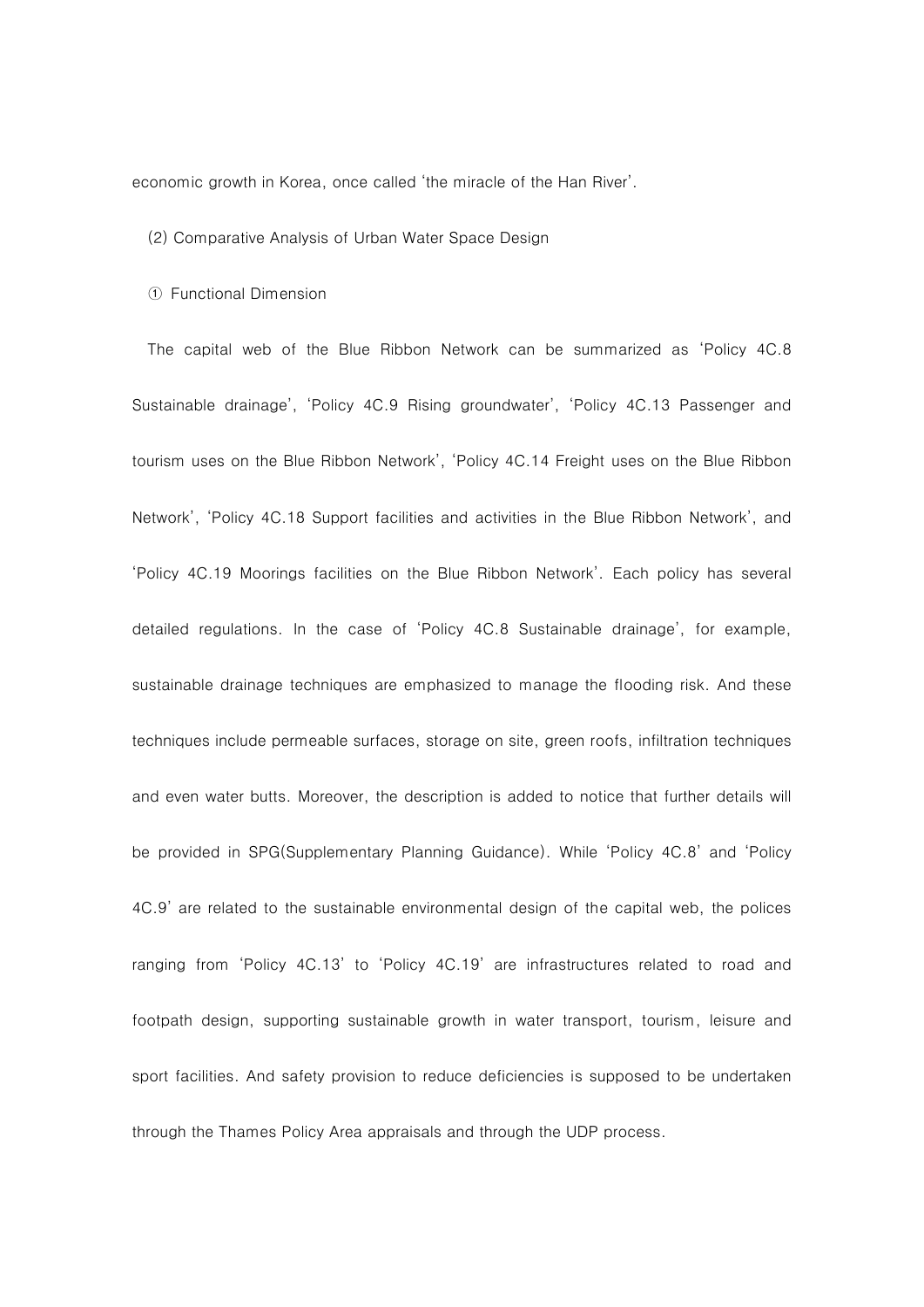The capital web of the Han River Renaissance is summarized as '1. transform Yeouido Saetgang 4.6km into an ecological park' and '3. access



Figure 3. Saetgang (source : Seoul City Hall)

easily to the Han River through public transportation'. The main contents of 'Proposal 1' are to reduce or close the existing parking lots and playgrounds so that the places would be transformed into the space for citizens' ecological experiences. There is also a plan that makes the exploration of the ecology possible by enhancing the river width from 10 meters to 20 meters. To accomplish these plans, the 'action program' is listed on the Han River Renaissance documents. The program includes 'to formulate the optimum ecological design plan through consultations of the experts in natural rivers and utilization of water' and to assert the time of completion and the working expenses like the following phrase 'completion of construction by 2009, 40 billions as the working expenses'. While 'Proposal 1' deals with the environmental design of the capital web, 'Proposal 3' is about road and footpath design. The Han River Renaissance plans to introduce the free bicycle service system which the private manages and to enhance the footpath by reducing driveways on the bridges. The peculiarity in this plan is to present relatively detailed time schedule and illustrated designs.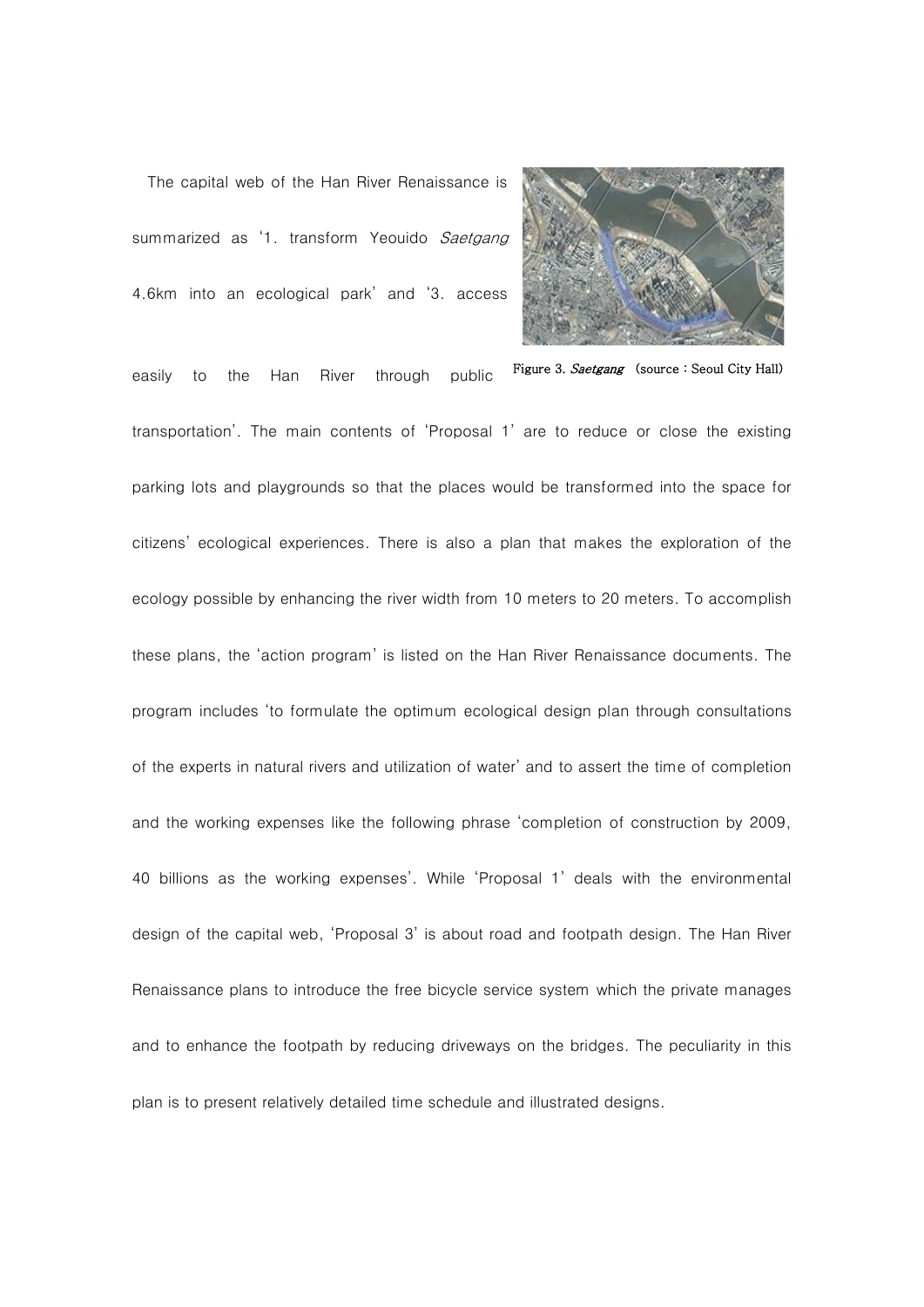

Figure 4 . Exploration of the ecology of the Han River (source : Seoul City Hall)

#### ② Visual Dimension

The visual dimension of the Blue Ribbon Network can be explained as 'Policy 4C.20 Design – starting from the water', 'Policy 4C.21 Design statements' and 'Policy 4C.22 Structures over and into the Blue Ribbon Network'. 'Policy 4C.20' states that all development, including intensive or tall buildings, should reflect local character, meet principles of good urban design and improve the quality of the built environment. It expatiates, furthermore, the scale, materials, color and richness of detail. Supporting this, 'Policy 4C.21' argues that the next waterfront design should consider physical permeability, links with hinterland or public access, and the impacts on river prospects and any other locally designated views, as well. The singularity in this plan is not to present detailed design illustrations in any cases, while most of the Han River Renaissance documents are composed of detailed design illustrations.

The visual dimension of the Han River Renaissance is presented as '2. transform the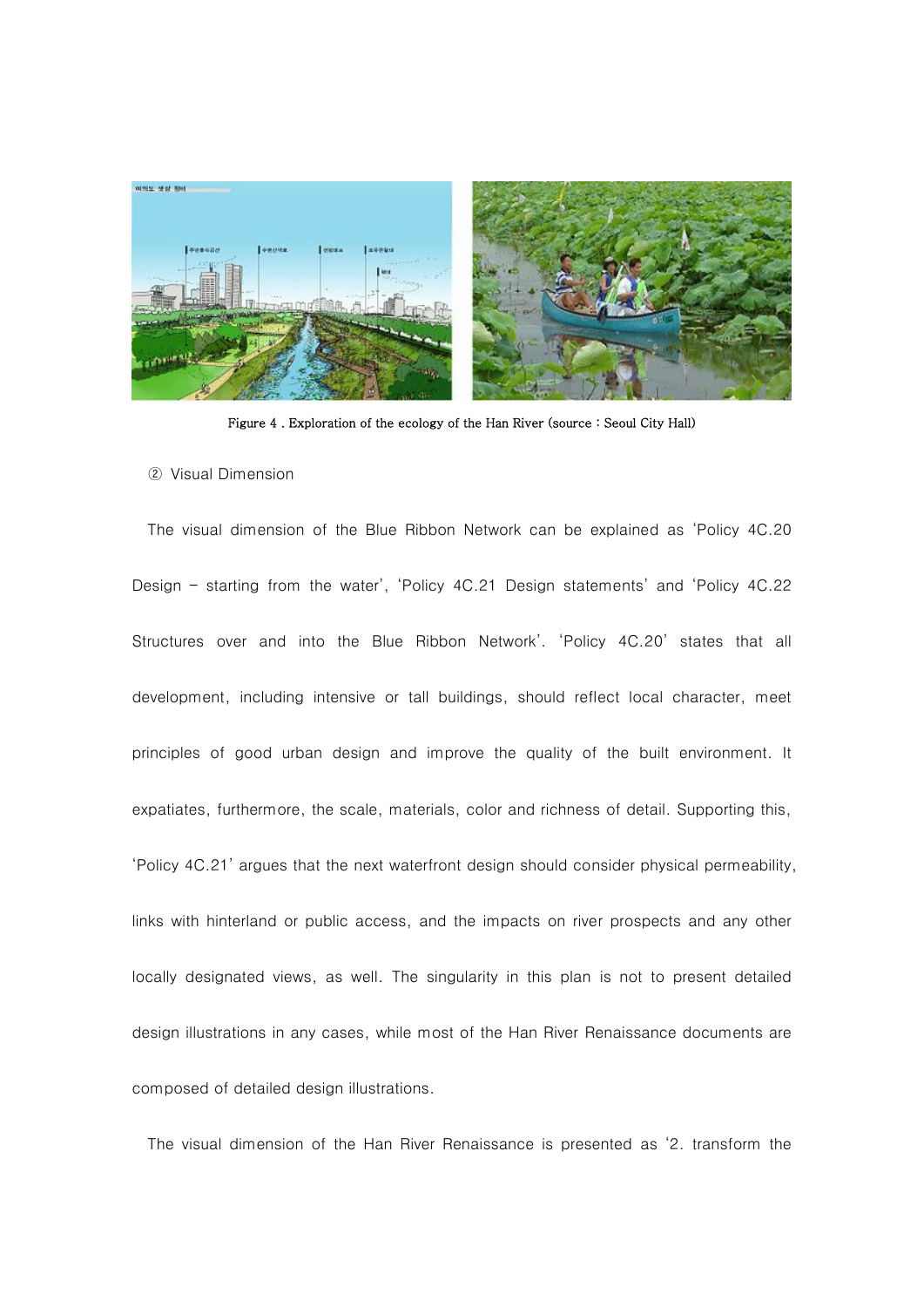concreted wall of the terrace land on the Han River into green walls' and '5. the landscape of the waterfront gets more beautiful'. 'Proposal 2' is summarized as to reconstruct the existing concreted walls into the ecological places where seasonal wild flowers can live in colony. To accomplish this, the Han River Renaissance attempts 'presentation of panoramic landscape' by covering the surface of blocks with soils and planting flowering plants to make the colony of wild flowers. However the Han River Renaissance does not mention the possibility of creating environment where wild flowers live in colony just by covering the concreted walls with soils.



Figure 5. Green Wall (source : Seoul City Hall)

To accomplish 'Proposal 5', the Seoul City will make the guidelines about the formation of apartment complex around the Han River, in order to alternate the existing monotonous, folding screen-shaped landscape of the Han River. And also in case of creative design plan, regulation change is currently in process to reduce the height restrictions and floor space index of building.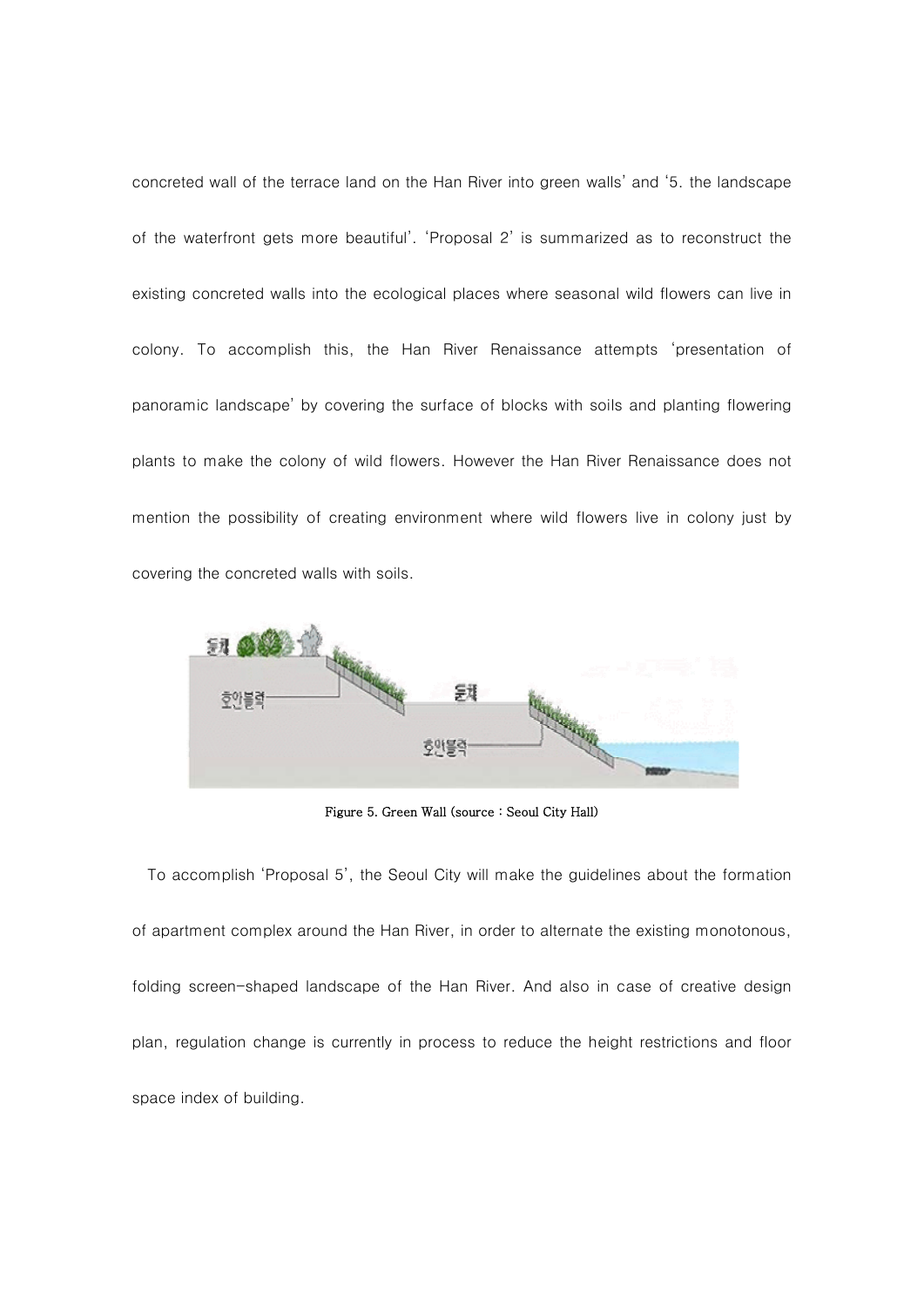#### ③ Social Dimension

The characteristic as a public realm in the Blue Ribbon Networks is presented as 'Policy 4C.16 Increasing sport and leisure use on the Blue Ribbon Network', 'Policy 4C.17 Increasing access alongside and to the Blue Ribbon Network' and 'Policy 4C.23 Safety on and near to the Blue Ribbon Network'. 'Policy 4C.16' makes it clear that the Blue Ribbon Network as a public realm should not be used for development of individual interest and self-esteem in any case. Along with 'Policy 3D.5 Sports facilities' also included in *the* London Plan, this enable many people to enjoy water sports relatively close to their work and home. 'Policy 4C.17' claims that the new network area has to be designed for all citizens to access in London. 'Policy 4C.23' indicates that boroughs, the Port of London Authority, the Environment Agency, British Waterways and others should collaborate in maintaining the safety facilities of the Blue Ribbon Network.

The Han River Renaissance claims its publicity at '4. Chamsugyo becomes exclusive for walking to be a place of citizen-gathering' and '6. From closed the Han River to the Yellow Sea, to the World'. The plan to reform Chamsugyo and to make "Gigantic and creative fountain never unexampled" and "Floating Garden" with private capital should be completed in the latter of 2007. For all that the construction of the fountain on Banpo Bridge will have cost over 100 millions won, the Han River Renaissance contains only the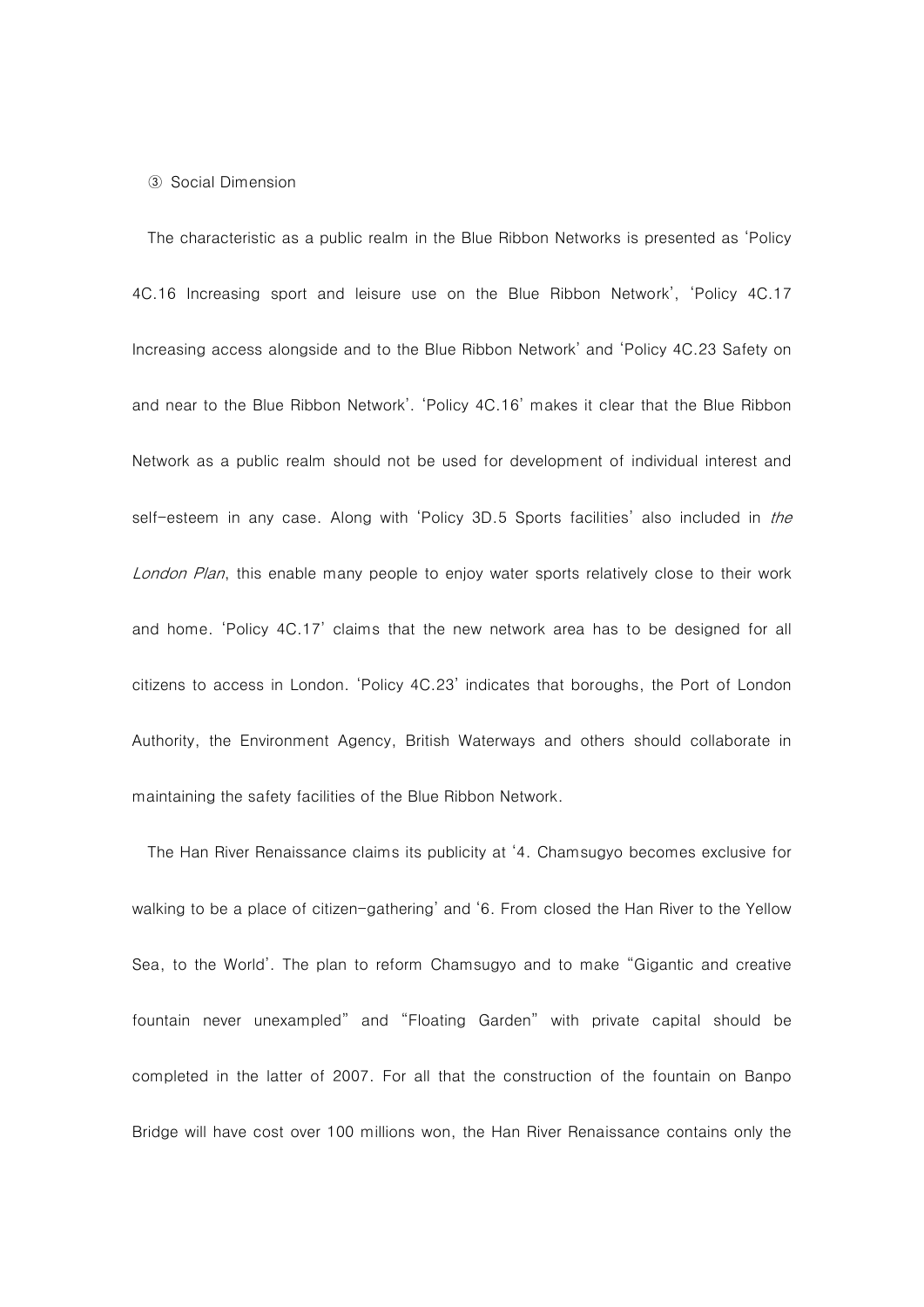design figure of the fountain, not the cost of building and maintaining it, never the ecological effect on the Han River. Furthermore, pedestrian-only plan never went through detailed traffic effect analysis and discussion of related offices, experts, and citizens. It is merely shown as a concept. The Han River Renaissance contains the public considerations in pedestrian-only plan and efforts to improve accessibilities through introducing the amphibious buses, but their reliability is never tested. The concern for social activity, maintenance, safety and equity are not to be found among the plans.

④ Relational Dimension

'Annex 5. Implementation of the Blue Ribbon Network' shows the roadmap of the project, following the category of Action/Time/Resources/Partners. There are



Figure 6. Main Stakeholders (source : GLA)

many participants and stakeholders engaging in the project, as shown in Figure 6. These diverse participants are divided into public, supply, private and community/voluntary sector except for GLA group. The Public Sector is divided into Government, Boroughs, Housing Corporation and educational/environmental/medical groups. For example, each Borough carries out UDPs and development regulations. The Supply Sector consists of Strategic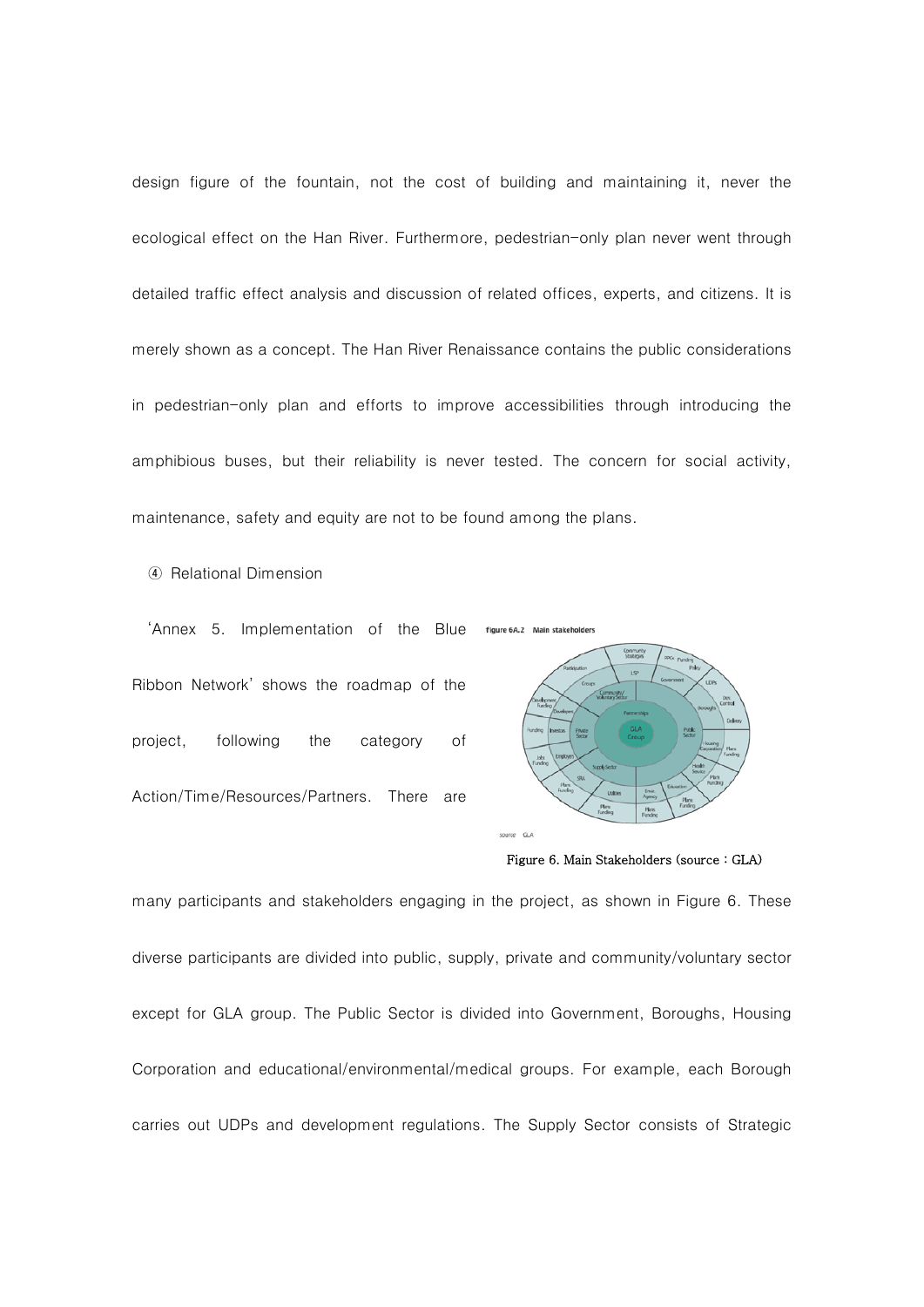Rail Authority and Utilities to participate in plans and funds. The Private Sector is divided into Developers, Investors and Employers. Literally they develop, employ and fund. Community/Volunteer works in community planning through citizens' groups and LSP(Local Strategic Partnership).

On the other side, the relevance among the plans of the Blue Ribbon Network or the one between the Blue Ribbon Network and *the London Plan* is a good indicator for relational dimension of the Blue Ribbon Network. For instance, 'Policy 4C.9 Rising groundwater' mentioned above should be linked directly to 'Policy 4A.11 Water supplies', 'Policy 4A.12 Water quality' and 'Policy 4A.13 Water and sewerage infrastructure' included in the section 'London's metabolism : using and managing natural resources' . Besides, the Blue Ribbon Network has close relationships with 'Policy 3C Connecting London – improving travel in London' and 'Policy 3D.4 Improving London's open environment'.

Even if we consider the condition that Blue Ribbon Network had some time to develop itself, the relational dimension of the Han River Renaissance is not at desirable state. Mayor Oh Se-Hun had built private-public-research corporation system, which consists of Seoul Han River Renaissance Team, Research Center for Seoul City Policy Formation and Citizen's Committee. However, considering the scale and scope of the project, this does not actually contain needed social relationships of project. The project was not based on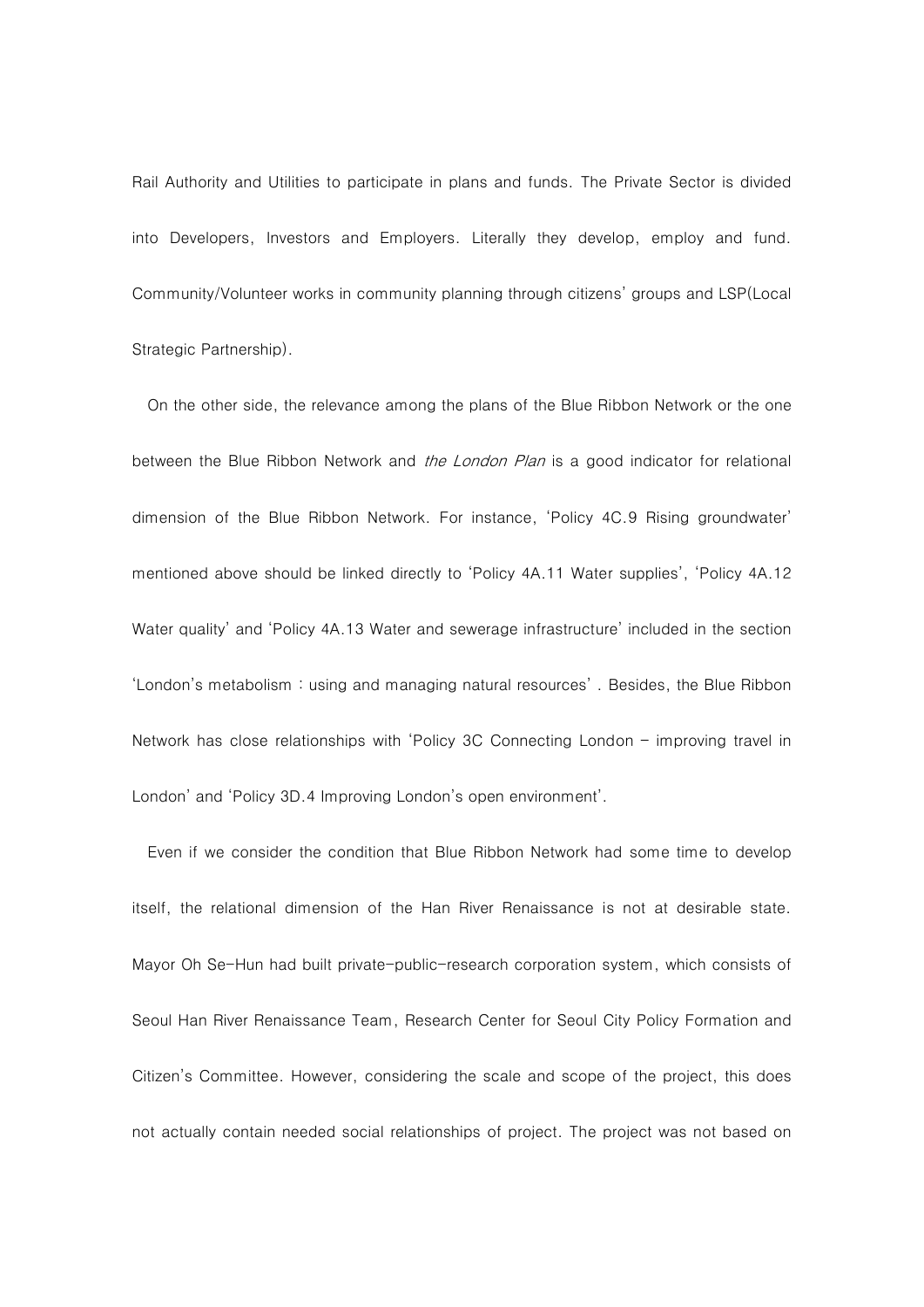adequate research and survey; but in contrast, plan came out first and the research followed to support it. The results are that these plans might end up as a temporary event because of reliability problems. The specific contents of the Han River Renaissance are composed of various, unsorted ideas from the campaign, the bureaucrats in city hall and internet board of Seoul city. In other word, there is no responsible subject. The participants are not diverse, never to mention that the relationship between subject and plan is obscure. This is mainly caused by authoritarian tradition of Korean society. Sometimes this resulted in a positive manner, enabling the powerful policy actions such as Mayor Lee's projects. But it is worthwhile to mention that only the divine intelligence and wisdom can bring satisfying results to such a way of making policy decision.

# 4. Conclusion

The Han River Renaissance, as well as Cheonggyechun restoration project, gives us a lot to think and debate about. First of all, the social/economical/cultural/ecological values of urban water space are increasing. This has close links with the popularity of Cheonggyecheon project. The success of Cheonggyecheon project made all the regional government follows the example, this indicates the paradigm shift of urban design. In the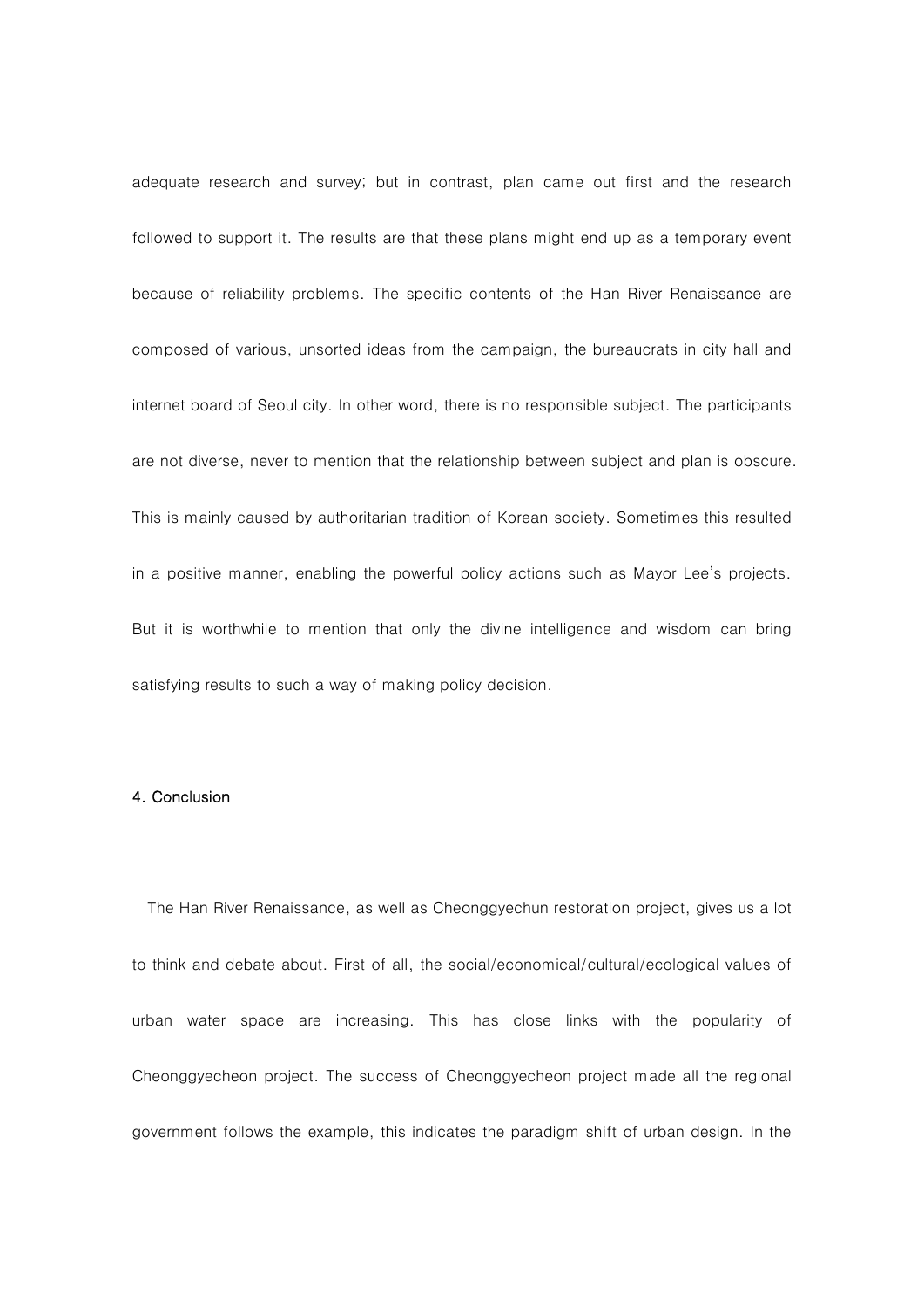case of Seoul, the streams were used to be covered by ever-expanding roads in the past. But now the trend is opposite. Nevertheless, overwhelming popularity of Cheonggyecheon project has been an obstacle in developing civil discourses to criticize all the problems it had caused in the process. The regional governments are literally copying the every hazardous results of Cheonggyecheon project, instead of criticizing and fixing them. This leads to reproduction of same problems, now in a national level. This is exactly the situation which the Han River Renaissance Project is getting at. The project is still at beginning stage, but there are a lot of possibilities that current use-centered plan would ruin the existing ecological function. The objective of this study was to compare different urban water space designs which came from different origins and social backgrounds. This study aimed at finding the causes that resulted in policy differences. Probably the causes seem to rely on relationships among the actors participating in policy decision making process. In contrast to the Blue Ribbon Network has dense and hierarchal networks, the Han River Renaissance has much simpler networks among the actors. This results in the over-simplified urban design process, which needs more attentions and debates. And the most prominent difference between the two is relations with the other related urban designs. The Blue Ribbon Network tops over the Han River in this feature. The lack of the reliability among the urban designs is the common problem found in urban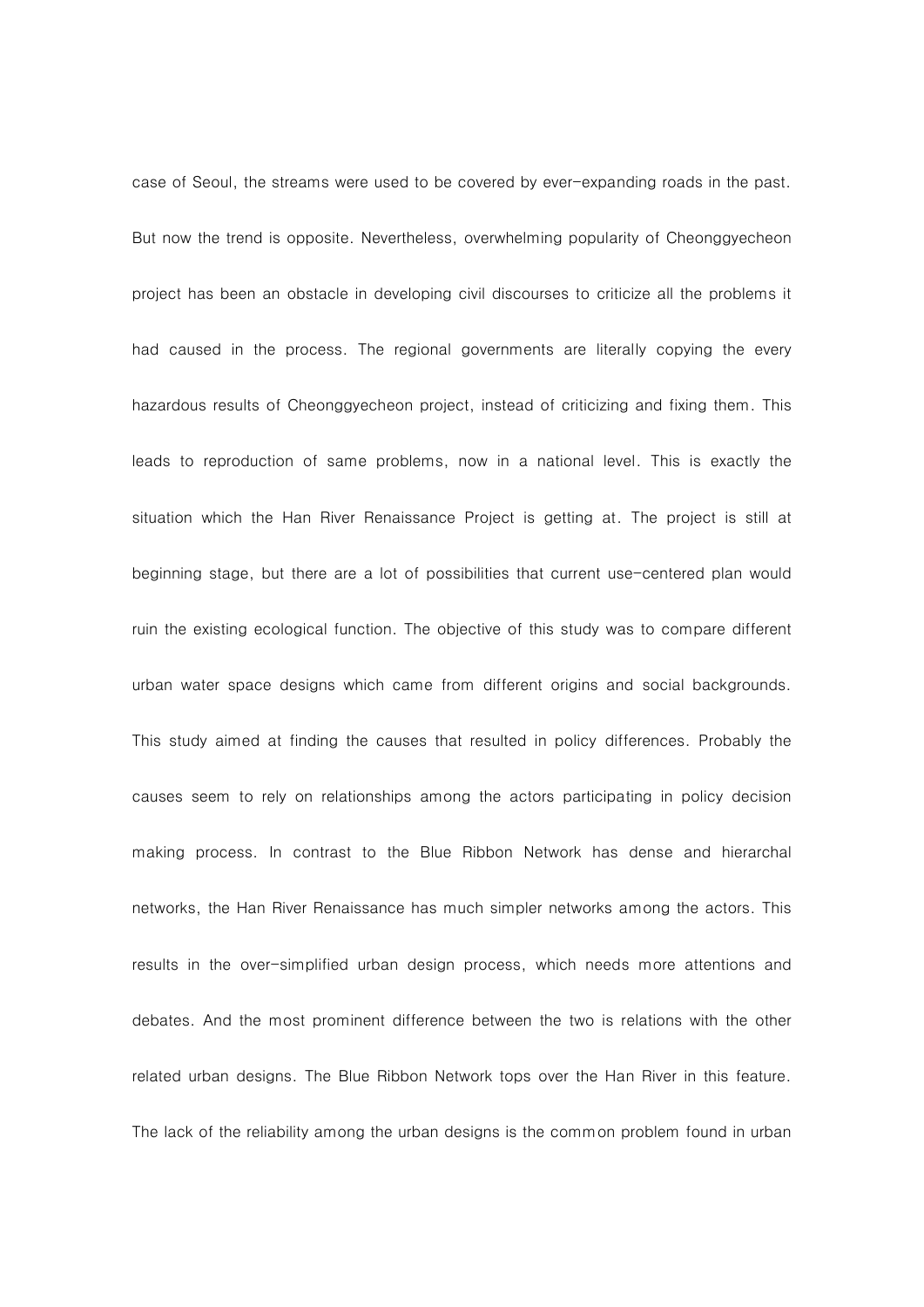design of Korea. However, the Blue Ribbon Network has its own drawbacks. As Tony Arbour et al.(2006) suggest, too much segmentations of the actors, diverse yet too different uses of a space, and the absence of responsibility to reconcile the conflict of interests are the problems for urban design types like the Blue Ribbon Network to overcome.

### 5. References

Kim Seong Hwan, *Restoration and Use of streams as urban open space*, Urban Design Institute of Korea, 2006

Beatriz Colomina et al., tr. Kang miseon et al., Sexuality and Space, Dong-nyeok, 2005 The History Committee of Seoul, The past and present of the Han River, The History Committee of Seoul, 2001

\_\_\_\_\_\_\_\_\_\_\_\_\_\_\_, History of the Han River, The History Committee of Seoul, 1985

Adolf Loos, tr. Hyeon Mijeong, *Ornament and Crime*, So-oh Architecture, 2006

Hong Geung Jun and Song Ho Keun, Network analysis of social welfare policy making

process : the case of people's government and democratic government, Korea Research

Foundation